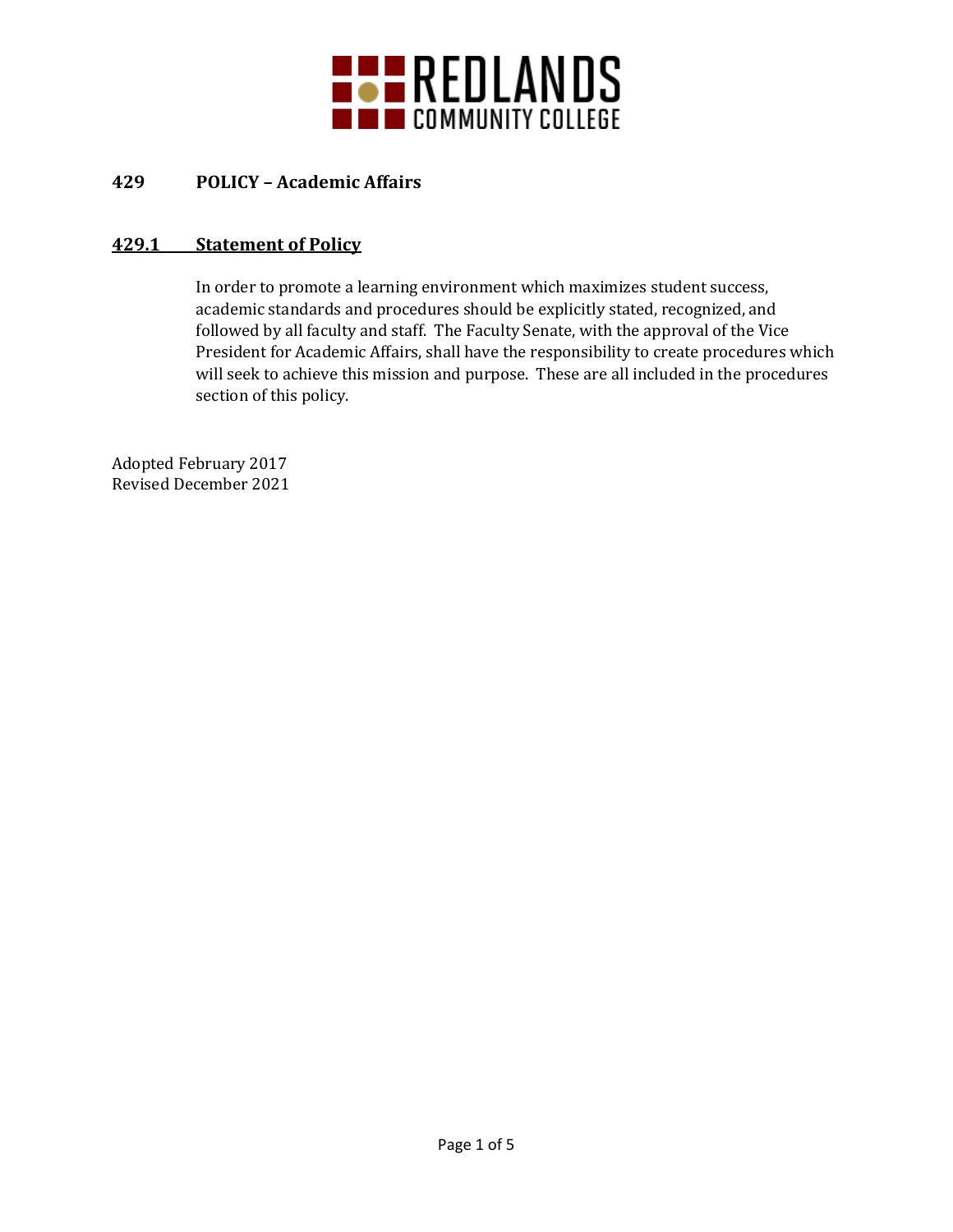

## **429 PROCEDURE – Academic Affairs**

#### **429.1:1 Add, Drop, and Withdrawal**

Students wishing to add, drop, or withdraw from a course can contact Student Services in person or through Redlands email. Students are strongly encouraged to visit with their professor when considering dropping or withdrawing from a course.

Add: Students may add a course after the start of the semester until the deadline specified in the academic calendar (typically the end of the first week of the semester). When adding a course after the start of the semester, meeting with the professor is strongly encouraged to familiarize with the course and catch up on any missing work.

Drop: Students may drop a course for a full refund and no penalty before the deadline specified in the academic calendar (typically at the end of the second week of the semester). No grade will be recorded to transcript.

Withdraw: Students may withdraw from a course before the deadline specified in the academic calendar (typically the end of the third-to-last week of the semester). A letter grade of "W" will be recorded to transcript.

#### **429.1:2 Full-time Faculty Office Hours**

It is important for faculty to establish reasonable expectations of availability and accessibility to their students. Specifically, it is vital for students to be afforded an opportunity to communicate with faculty outside established modality of instruction (i.e., face-to-face, IETV, hybrid or online) and in a structured and meaningful fashion. In keeping true to this premise, all full-time faculty instructing for Redlands Community College are required to hold office hours throughout the period of contracted instruction.

For face-to-face instruction, faculty must set aside time equal to a minimum half of their full-time contractual responsibility. For example, someone with a 15-credit load should have at minimum 7.5 hours of office time.

Faculty teaching online, hybrid or IETV classes must hold office hours equal to aforementioned minimum: half of their full-time contractual responsibility. Faculty office hours should be synchronous but given nature of course may be asynchronous. For these classifications of instruction, faculty are to make alternative arrangements with students to be available online or by telephone.

Office hours must be (1) included in the course syllabus and (2) visibly posted on the faculty's office door. If, for any reason, a faculty member cannot meet stated office hours, it will be the faculty member's responsibility to inform students of said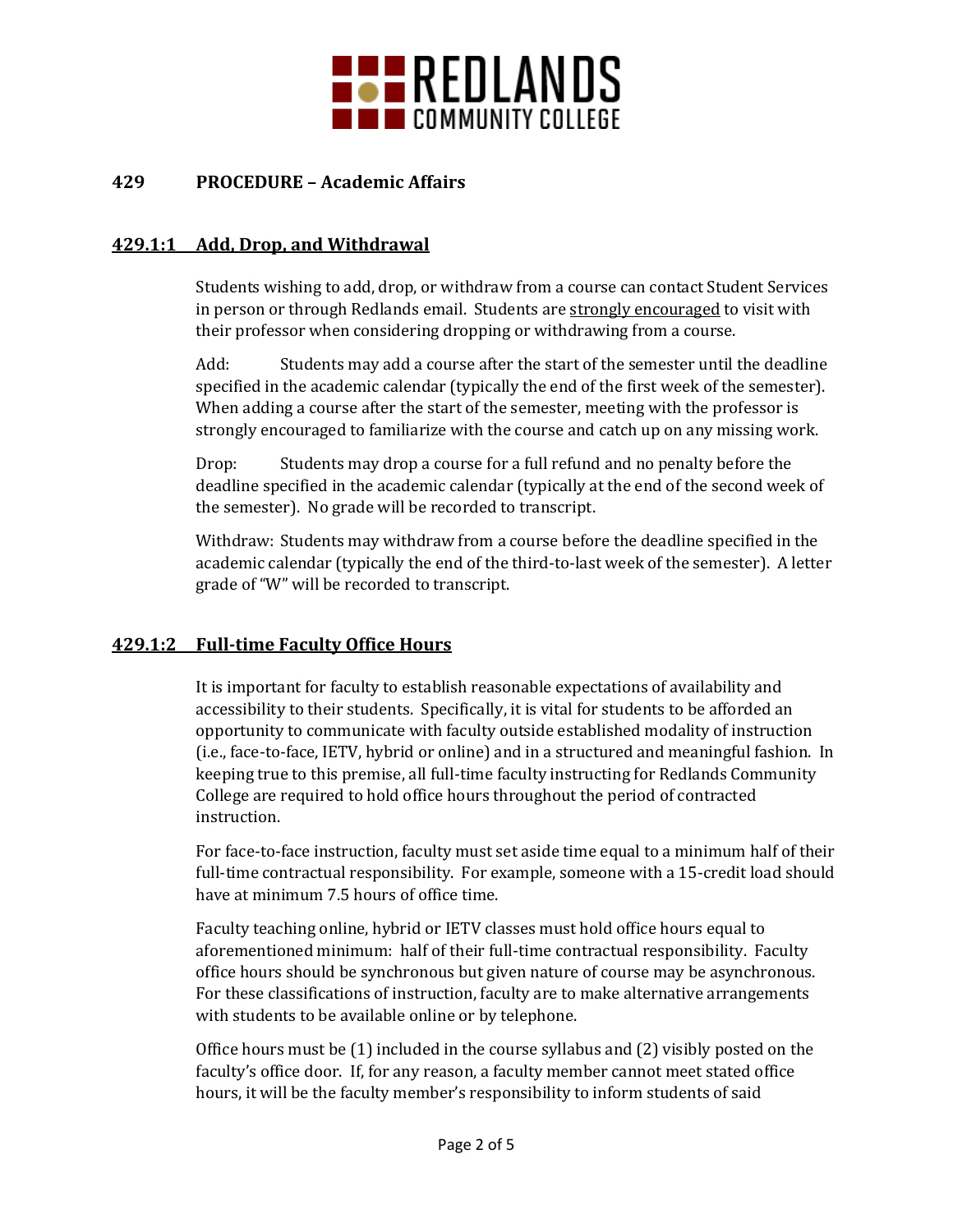

development. A communication must also be dispatched to the Department Head who in turn will be responsible for ensuring students are made aware of absence.

Normal office hours are to be maintained during the course of the entire semester.

### **429.1:3 Grading Procedure**

All faculty are now required to use Blackboard to track and report grades. While grades remain stored within the Blackboard gradebook, it is recommended that faculty maintain a back-up file either digitally or on paper to proactively anticipate any technical errors in Blackboard.

If a faculty member fails to properly submit required course grades to the Registrar's Office, the Department Head may work with all the resources available – including, but not limited to, the course syllabus, assignment rubrics, and faculty in the discipline – to fairly assess students' progress and completion for the remainder of the course. The Department Head would then be responsible for the finalization and submission of those student grades to the Registrar's Office.

#### **429.1:4 Incomplete Grades**

A grade of "I" (Incomplete) is exceptional and given only to students whose coursework has been satisfactory through the semester, but have been unable to complete all course requirements because of illness or other extenuating circumstances beyond their control. A student cannot be failing a course and request an Incomplete.

At least 70% of the coursework must be completed before an Incomplete can be considered. The professor has sole discretion on issuing an incomplete for a course. All missing assignments, papers, and exams must be completed by the end of the semester following the term for which the incomplete has been granted.

However, if a student has received a military deployment, that student needs only to have completed 50% of the class coursework at the time an Incomplete is requested. In addition, a student on a military deployment may have up to five years to complete the missing work.

If a professor is no longer employed by the College, the Department Head may review the student's work and offer a final grade calculation.

#### Procedures

1. Students must request an Incomplete from their professor before the last week of the semester or term.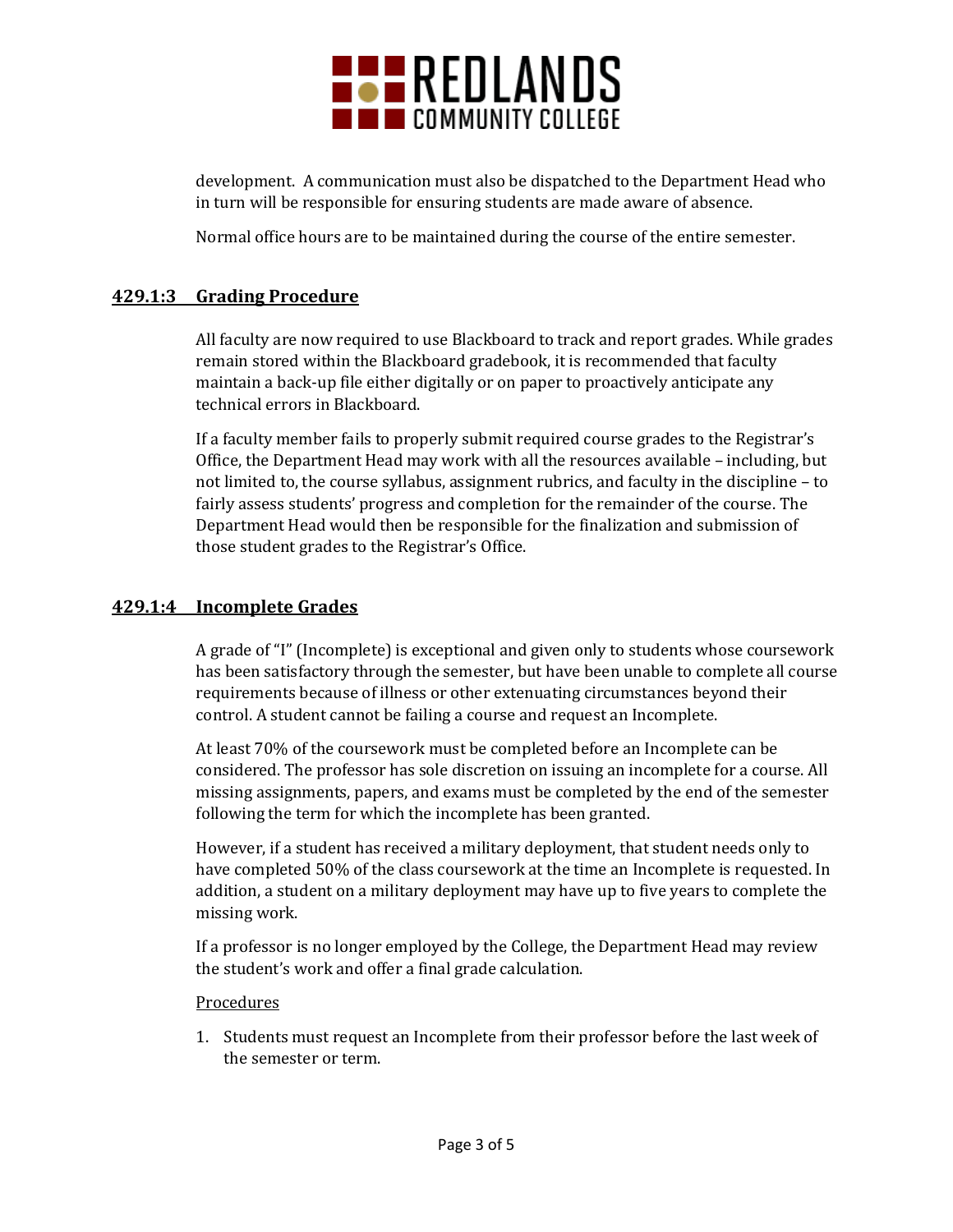

- 2. Students will receive notification via their Redlands email account of the default grade if they do not complete the missing work in the allotted time.
- 3. The professor will submit a hard copy of the Incomplete form (available online) to the Registrar by the day grades are due.
- 4. The student will notify the professor when all missing work has been completed.
- 5. The professor will score all work and submit the grade change from "I" to the earned grade within two weeks after the student has informed the professor of completion.

If missing work is not completed by the end of the following semester, the transcript grade will remain an Incomplete until changed by the professor. If the Incomplete is to be replaced by a letter grade (A, B, C, D, F), a Grade Change form must be completed by the end of the allowed time frame with the letter grade representing the calculation of all course work that is required in the syllabus. The Registrar's Office will contact the professor to confirm the final grade calculation.

Incomplete grade forms are required to be submitted to the Registrar's Office for any student receiving an "I" grade for the term. These forms are available at the Registrar's Office or on the my.Redlandscc site under dashboard.

Grade changes can be made by faculty, either by filling out the required paperwork at the Registrar's Office, or by submitting the required information via email ONLY from your Redlands Community College faculty email address to [records@redlandscc.edu.](mailto:records@redlandscc.edu)

#### **429.1:5 Administrative Withdraw Procedure**

An administrative withdraw (AW) may be initiated by the professor to indicate a student has been involuntarily withdrawn by the institution. Such institutional penalties must follow formal institutional procedures. Administrative withdraws are GPA neutral.

While it is preferable for students to withdraw themselves until the deadline for doing so, an administrative withdraw may be initiated by faculty for the following:

- For students who are no longer attending class or submitting work or are failing, an administrative withdraw may be initiated only after a retention request has been filed and all measures to communicate with the student have been taken without effect.
- For students who experience extenuating circumstances including, but not limited to, illness and death of an immediate family member that would prevent them from completing their coursework in any given semester, an administrative withdraw may be initiated. Administrative withdraws cannot be used for military deployments. Please refer instead to the procedure on filing an Incomplete.